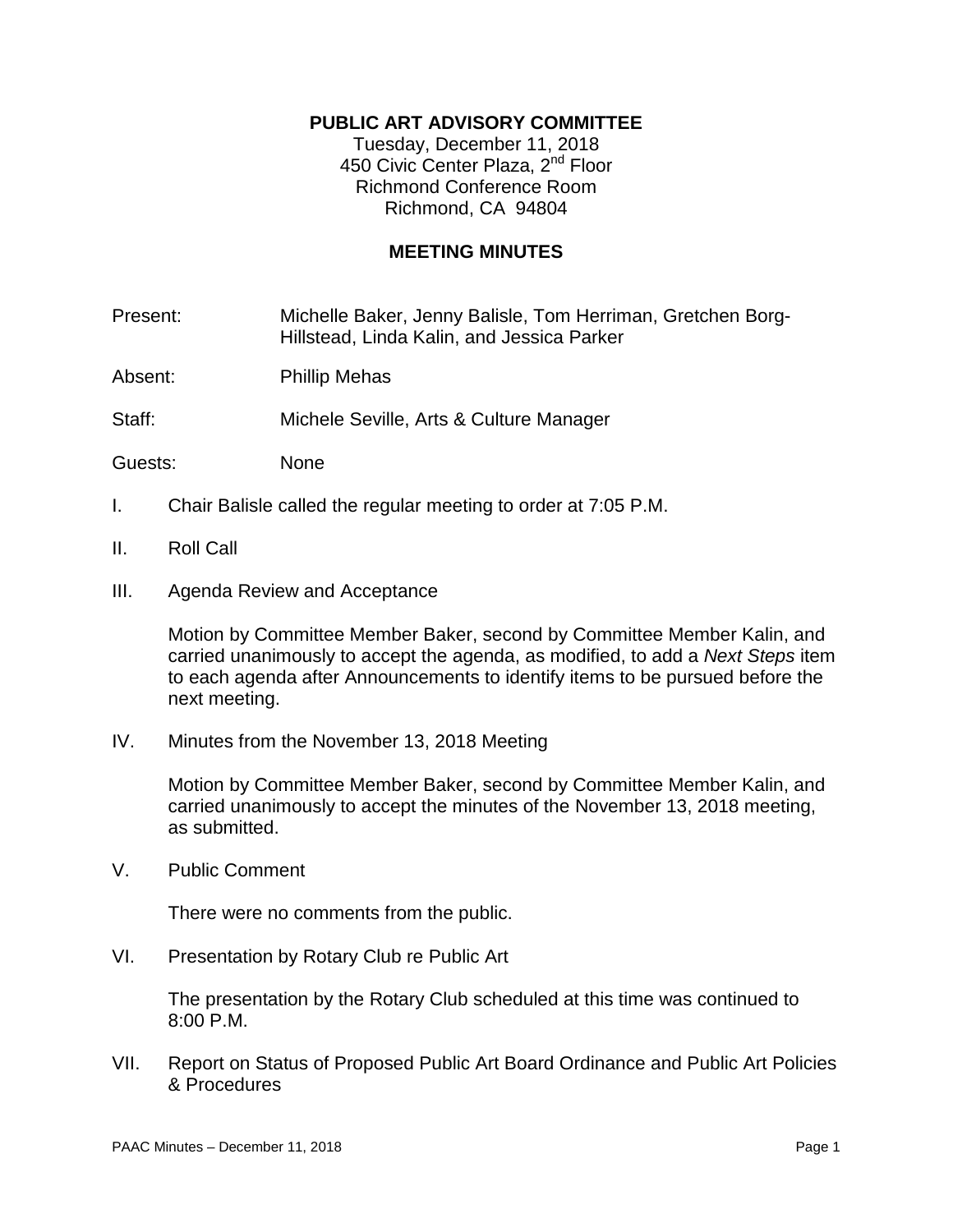Michele Seville advised there was nothing new to report on the Public Art Board Ordinance since it was on hold pending the advancement of the Public Art Policies & Procedures (P&P) document. She explained that one of the complexities involved was that the PAAC had never formally been created by an ordinance and had existed only within the P&P document. The Public Art Board Ordinance had been proposed to change the name of the PAAC to the Public Art Board and create a body similar to that of the Design Review Board. Everett Jenkins of the City Attorney's office was currently reviewing the P&P, and because the P&P was so outdated a different model would have to be used.

Ms. Seville referenced the suggestion by Lina Velasco of the Planning Department to hold a study session in which public art director(s) from other cities might be invited to participate, which would happen after the first of the year.

VIII. Discussion on Adding New Artists to the Artists Roster

Chair Balisle referenced the informal meeting with staff and Committee Member Parker with respect to the implementation of the Artists Roster.

Committee Member Parker advised that she had intended to handle the Artists Roster by herself for a while unless the response was much greater than expected. In any event, an automated response email had been proposed to allow time for her or someone else to respond.

Committee Member Baker volunteered to serve as backup when needed.

By consensus, the PAAC decided to launch the Artists Roster on January 4, 2019; there would be a test run prior to the launch; the loss of the Google document on the website would be investigated; and a marketing campaign email would be created.

### IX. Report on New Developer Handout Materials Including Brochure Update

Ms. Seville explained that most of the original contents of the last iteration of the Public Art Information for Developers Brochure had been retained, and she highlighted what had been changed. She also noted the question of what development projects were subject to the ordinance and whether the \$500,000 cutoff pertained to residential improvements, or to all private developments, which she would have to verify with the City Attorney. Once the City Attorney's opinion had been received, the brochure would be ready to go.

Committee Member Kalin advised that she had submitted by email an updated version of the brochure just presented by Ms. Seville. She expressed a preference to use the version in the email pending the City Attorney's opinion.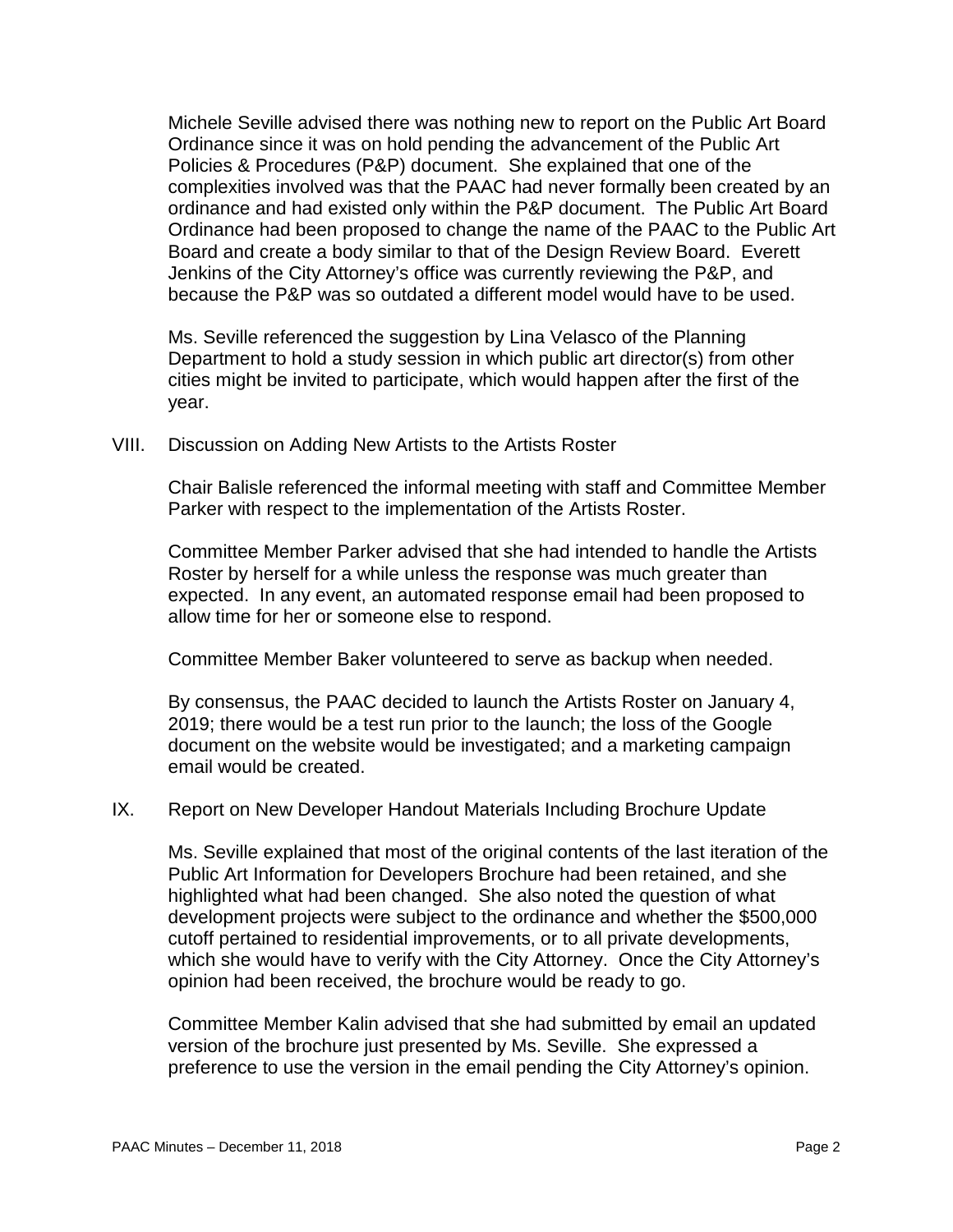Committee Member Kalin advised that with final approval, all modifications would be made, the document would be reformatted, and the brochure would return to the PAAC for approval and be ready for printing in 2019.

X. Discussion of Percent for Art in Private Development Planning Department **Presentation** 

With no date set at this point for a presentation and with the impending retirement of the head of the Planning Department, Ms. Seville suggested the PAAC should get the Artist Roster up and running, finish the brochure, and then meet with the Planning Department.

Chair Balisle agreed and noted that she had envisioned the meeting with the Planning Department to include an introduction, mission, purpose, public art definitions, percent per art overview including the process, art examples and visuals, and the public Artists Roster overview, to be followed by a bi-monthly meeting.

VI. Presentation by Rotary Club re Public Art

Ms. Seville introduced Jan Brown, a Richmond resident and graphic artist who had done the brochure for the Civic Center and the Plaza, and who was also a member of the Rotary Club.

Jan Brown, the incoming President of the Rotary Club, a volunteer organization, reported that the Rotary would be celebrating its 100<sup>th</sup> Anniversary on April 1, 2019. She highlighted the history of Rotary Clubs and advised that in honor of Richmond Rotary's 100<sup>th</sup> Anniversary, a major project had been proposed in the area of youth, education, and peace. The Rotary wanted to be involved in something at Harbor Eight. The Rotary sought feedback from the PAAC on a project it could pursue.

Committee Member Borg-Hillstead described the components at the Harbor Eight and liked the idea of a nicer gate around the trees to protect them.

Committee Member Kalin noted there were local metal artists in the Artists Roster who would likely be interested in such a project. She also noted there was a mural in the original Downtown Post Office that would be restored, which could be a project for the Rotary.

Ms. Brown stated the desire was for a permanent piece where a Rotary plaque could be placed. The Rotary would also be interested in a place for performance art.

Committee Member Parker suggested that if the art could somehow be tied into STEM programming elements, LB&L had some funds that had to be used in Richmond before the end of the current fiscal year.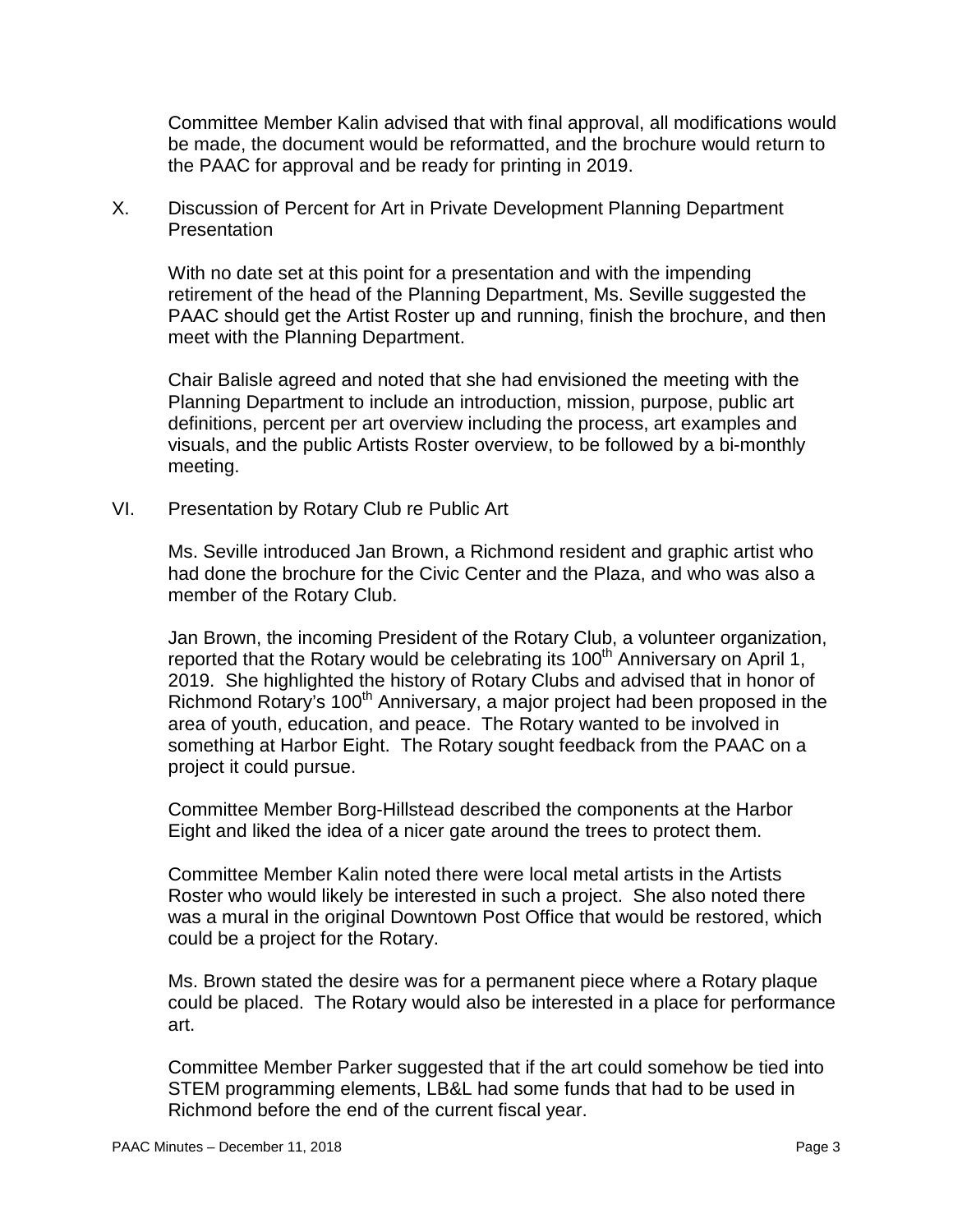Ms. Brown was thanked for her presentation, and the Rotary was thanked for its interest in art in Richmond.

XI. Status Report of Existing/Future CIP Projects and Private Development Projects

Ms. Seville had nothing to report at this time although she described a meeting on December 12 that could produce some information that could be reported. At this point, none of the projects had reached the point of finalization and no public art had been discussed beyond the requirement for public art.

Ms. Seville was asked to provide a status report on the Planning Department's letter informing developers of the percent for art requirement.

The PAAC asked for a status report on the John Toki project.

### XII. Staff Report

Ms. Seville reported that she and Sasha Curl from the City Manager's Office would be taking a tour of the sculptures at the Port. While the sculptures were expected to be completed by the Opening Day on January 10, 2019, a Plan B had been proposed to mimic the sculptures until they could be completed.

Ms. Seville also reported that the Richmond Arts Salons, a meet and greet for artists, had been scheduled for the second Sunday of each month at various locations; the John Wehrle mural at the Richmond Plunge Swimming Pool was in the process of renovation given the cracks and other problems with the mural wall; a meeting at the Marina Bay Neighborhood Council had been scheduled in January, date to be determined, when Yuki Nagase would present his concept for public art at the Moody Underpass, and the Native American community had requested that some of the plants be removed and be replaced with medicinal Native American plants and the native community have access to harvest those plants; and the "Community Conversations" grant, which was to have ended on December 31, had been extended by the University of California Berkeley.

Ms. Seville also advised that the Neighborhood Public Art Mini-Grants were coming along and there were sufficient members on the Richmond Art & Culture Commission (RAAC) to shepherd those projects. She added there were three new applicants for the RAAC.

### XIII. Announcements

Committee Member Herriman stated that the Sharp Five Jazz Band would perform at his home on December 22; and Sophia Barker, a Ugandan bark cloth artist, would offer a demonstration/lecture at Abrams Claghorn Galley in El Cerrito on December 16 from 2:00 to 5:00 P.M.